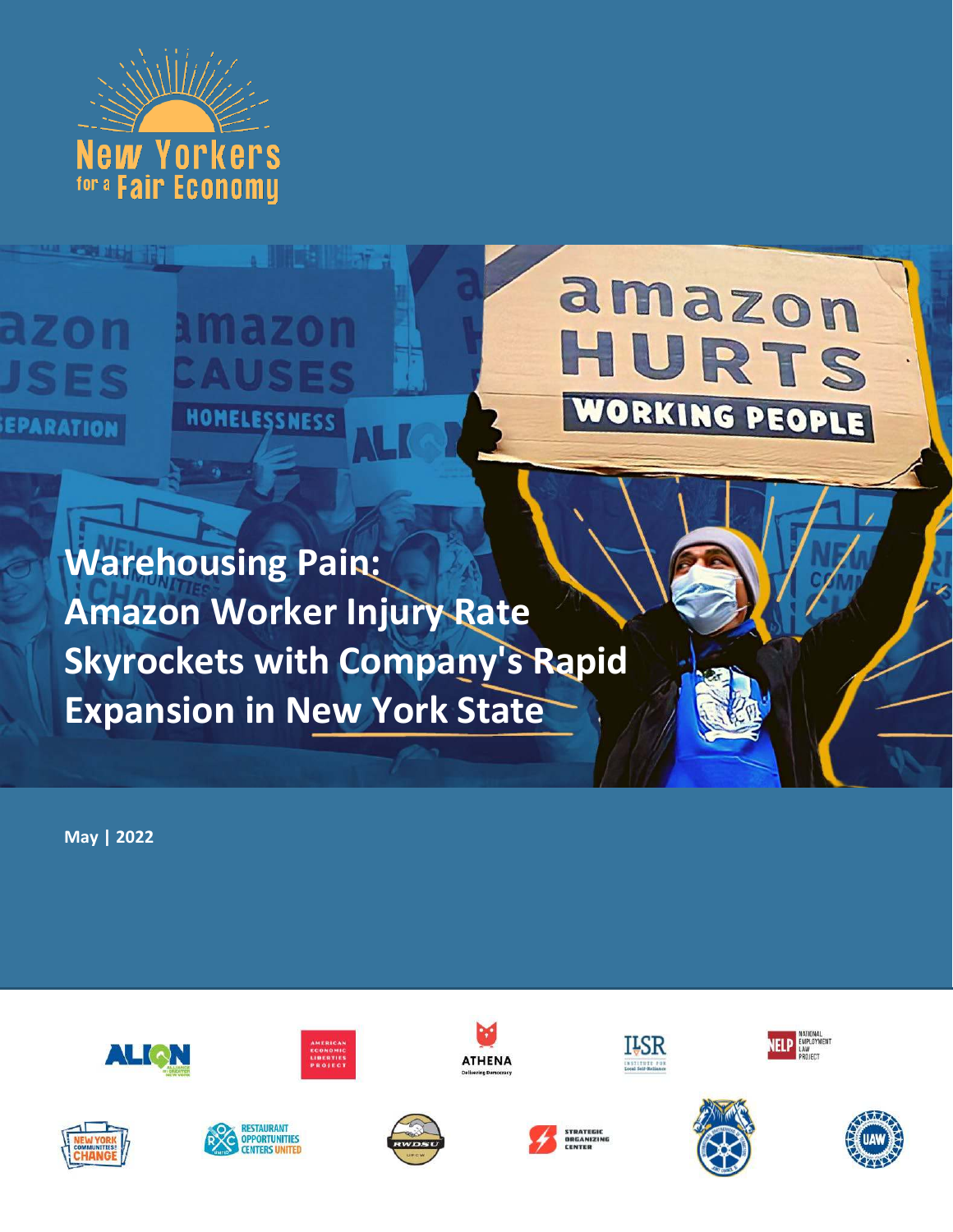### Warehousing Pain: Amazon Worker Injury Rate Skyrockets with Company's Rapid Expansion in New York State

*64 Percent Increase in Injuries Reported as Amazon Doubles the Number of Facilities in the State Since January 2021* 

#### **Key Findings**

**An analysis of newly released data from the Occupational Safety and Health Administration shows:**

- **Massive increase in worker injuries An analysis based on Amazon's self-reported data** reveals that injury rates jumped 64 percent at the company's warehouse and logistics facilities in New York State from 2020 to 2021. [1](#page-8-0) The rate increased from 5.5 injuries per 100 full-time equivalent workers (FTEs) in 2020 to 9.0 injuries per 100 FTEs in 2021. Nationally, Amazon injury rates increased 20 percent (6.6 to 7.9 injuries per 100 FTEs) during the same period, as a recent Strategic Organizing Center analysis shows.[2](#page-8-1) Since January 2021, Amazon has expanded rapidly in New York, more than doubling the number of facilities in the state for a current total of 69. [3](#page-8-2) In late 2020, Amazon reinstituted electronic monitoring–based disciplinary policies that had been suspended at the beginning of the pandemic, driving up the pace of work and likely resulting in more worker injuries. [4](#page-8-3) Amazon's 2021 total injury rate in New York (9.0 per 100 FTEs) is approximately equivalent to one injury for every 11 full-time workers.
- **Overwhelming majority of injuries were of the most serious kind.** Eighty-nine percent of injuries reported were cases so serious that workers could not continue performing their normal job duties and had to either change job duties or take time off work to recover.
- **The rate for the most serious injuries at Amazon facilities is 40 percent higher than at non-Amazon facilities.** In 2021, the total injury rate at Amazon warehousing and logistics facilities in New York State (9.0 per 100 FTEs) was 29 percent higher than at non-Amazon facilities (7.0 per 100 FTEs). The rate of the most serious injuries at Amazon warehousing and logistics facilities (8.0 per 100 FTEs) was 40 percent higher than at non-Amazon facilities in the state (5.7 per 100 FTEs).
- **New York injury rate surges past the national Amazon average.** In 2020, rates of the most serious injuries and total injury rates for New York Amazon warehouse and logistics workers were lower than the national Amazon averages, but in 2021 both measures surpassed those averages **(see Figure 1)**. The rate of the most serious injuries for New York Amazon warehouse and logistics workers (8.0 per 100 FTEs) is 18 percent higher than the Amazon national average for that measure (6.8 per 100 FTEs). Similarly, the total injury rate for New York Amazon warehouse and logistics workers (9.0 per 100 FTEs) is 14 percent higher than the Amazon national average for total injuries (7.9 per 100 FTEs).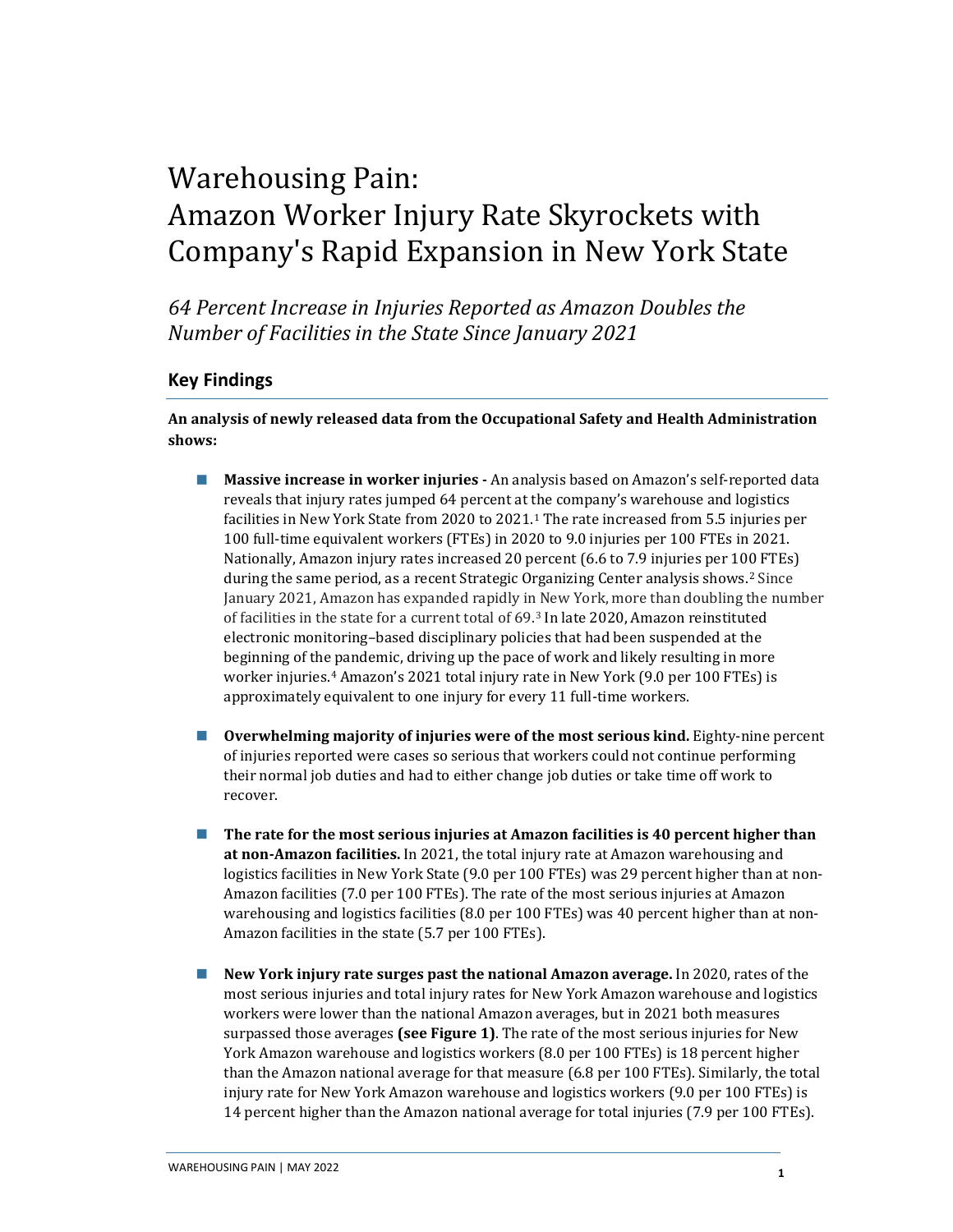

### **Figure 1. Amazon Worker Injury Rates Rose 64 percent in New York State**

 **Controversial upstate fulfillment center ranked first in the rate of most serious injuries among Amazon facilities in New York.** The three facilities that ranked the highest for rates of the most serious injuries among Amazon facilities in New York were ALB1 in Schodack/Castleton-on-Hudson (Rensselaer County), DRO2 in Greece (Erie County), and DBU1 in Tonawanda (Monroe County) (**see Table 1**). The Schodack/ Castleton-on-Hudson facility reported a rate of 19.8 injuries of the most serious kind per 100 full-time equivalent workers, approximately equivalent to a stunning rate of one injury for every five full-time workers resulting in lost time or restricted duty. The facility was the first fulfillment center that Amazon built upstate and faced significant local opposition before it opened in 2020.[5](#page-8-4)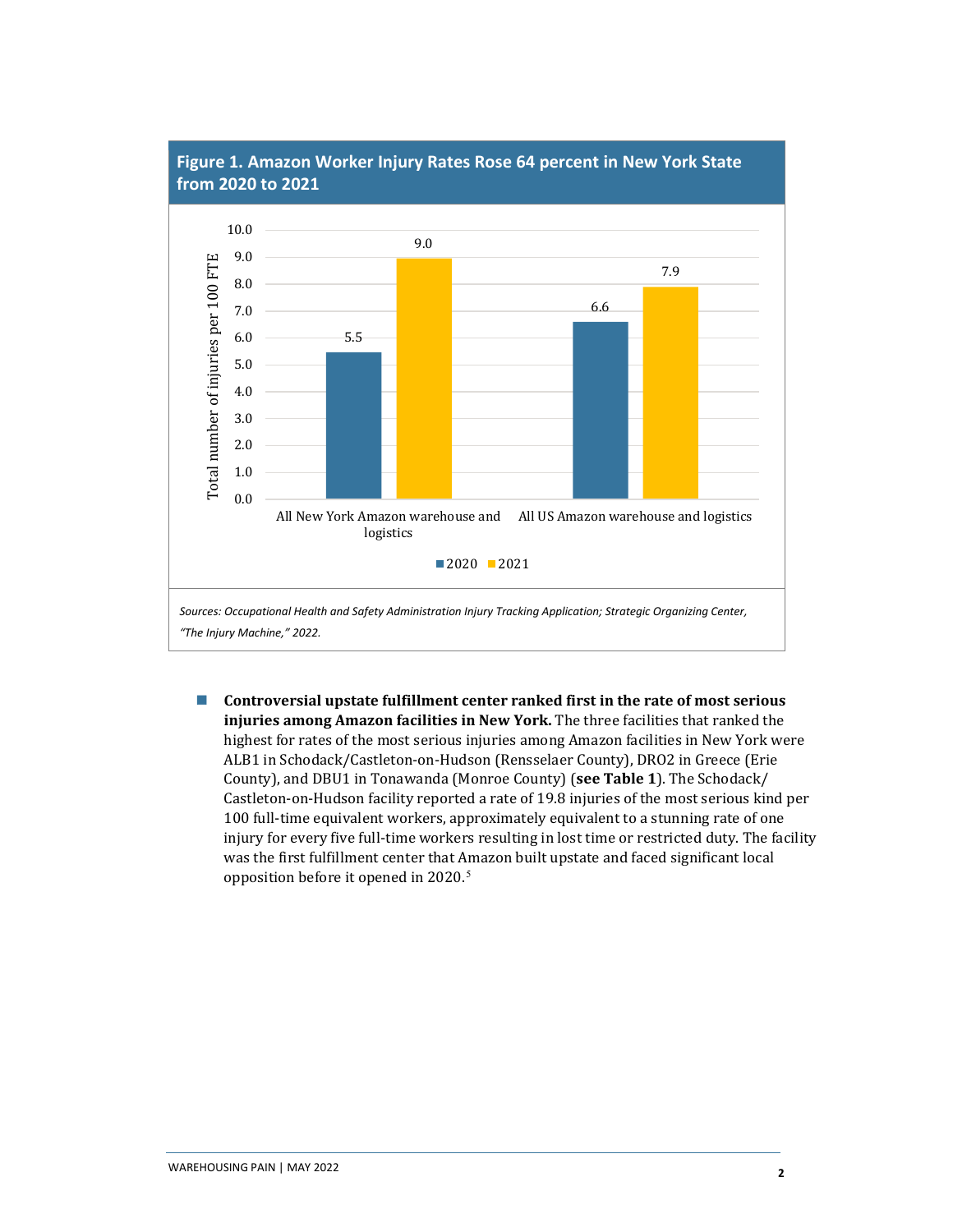| <b>Injuries</b>                                                          |                      |                                                              |                   |                              |                                                     |                                                                                   |                                    |                                                           |
|--------------------------------------------------------------------------|----------------------|--------------------------------------------------------------|-------------------|------------------------------|-----------------------------------------------------|-----------------------------------------------------------------------------------|------------------------------------|-----------------------------------------------------------|
| Rank, Rate<br>of the<br><b>Most</b><br><b>Serious</b><br><b>Injuries</b> | <b>Facility Name</b> | Location                                                     | <b>Employment</b> | <b>Total Hours</b><br>Worked | <b>Most</b><br><b>Serious</b><br>Injuries,<br>Count | <b>Most</b><br><b>Serious</b><br><b>Injuries</b><br><b>Per 100</b><br><b>FTEs</b> | <b>Total</b><br>Injuries,<br>Count | Total<br><b>Injuries</b><br><b>Per 100</b><br><b>FTEs</b> |
| 1                                                                        | ALB1                 | Schodack/<br>Castleton-on-<br>Hudson                         | 951               | 1,901,194                    | 188                                                 | 19.8                                                                              | 212                                | 22.3                                                      |
| $\mathbf{2}$                                                             | DRO <sub>2</sub>     | Greece                                                       | 112               | 94,545                       | 7                                                   | 14.8                                                                              | 7                                  | 14.8                                                      |
| 3                                                                        | DBU1                 | Tonawanda                                                    | 248               | 474,514                      | 35                                                  | 14.8                                                                              | 37                                 | 15.6                                                      |
| 4                                                                        | DYO1                 | New Windsor                                                  | 192               | 340,411                      | 25                                                  | 14.7                                                                              | 25                                 | 14.7                                                      |
| 5                                                                        | DAB8                 | Shirley                                                      | 185               | 356,964                      | 23                                                  | 12.9                                                                              | 27                                 | 15.1                                                      |
| 6                                                                        | DYY5                 | <b>Bronx</b>                                                 | 107               | 186,253                      | 12                                                  | 12.9                                                                              | 15                                 | 16.1                                                      |
| 7                                                                        | DRO1                 | Rochester                                                    | 261               | 379,936                      | 24                                                  | 12.6                                                                              | 31                                 | 16.3                                                      |
| 8                                                                        | DBU3                 | Carle Place                                                  | 134               | 249,249                      | 15                                                  | 12.0                                                                              | 24                                 | 19.3                                                      |
| 9                                                                        | DYY6                 | Staten Island                                                | 384               | 652,343                      | 33                                                  | $10.1\,$                                                                          | 41                                 | 12.6                                                      |
| 10                                                                       | DNY4                 | <b>Bethpage</b>                                              | 632               | 1,088,094                    | 48                                                  | 8.8                                                                               | 58                                 | 10.7                                                      |
| 11                                                                       | DAB4                 | Florida                                                      | 78                | 140,252                      | 6                                                   | 8.6                                                                               | 8                                  | 11.4                                                      |
| 12                                                                       | DBU <sub>2</sub>     | Dewitt                                                       | 134               | 196,134                      | 8                                                   | 8.2                                                                               | 12                                 | 12.2                                                      |
| 13                                                                       | DYO <sub>2</sub>     | <b>Bronx</b>                                                 | 102               | 191,882                      | $\overline{7}$                                      | 7.3                                                                               | 10                                 | 10.4                                                      |
| 14                                                                       | DYX2                 | Staten Island                                                | 176               | 390,423                      | 13                                                  | 6.7                                                                               | 17                                 | 8.7                                                       |
| 15                                                                       | SWF1                 | Montgomery                                                   | 450               | 900,442                      | 29                                                  | 6.4                                                                               | 29                                 | 6.4                                                       |
| 16                                                                       | JFK8                 | Staten Island                                                | 5,050             | 10,099,991                   | 304                                                 | 6.0                                                                               | 309                                | 6.1                                                       |
| 17                                                                       | DNJ3                 | New York                                                     | 310               | 564,137                      | 15                                                  | 5.3                                                                               | 20                                 | 7.1                                                       |
| 18                                                                       | DYY4                 | Brooklyn                                                     | 91                | 114,010                      | 3                                                   | 5.3                                                                               | 3                                  | 5.3                                                       |
| 19                                                                       | LDJ5                 | Staten Island                                                | 405               | 810,919                      | 20                                                  | 4.9                                                                               | 24                                 | 5.9                                                       |
| 20                                                                       | DBK1                 | Woodside                                                     | 320               | 502,328                      | 12                                                  | 4.8                                                                               | 17                                 | 6.8                                                       |
| 21                                                                       | BUF5                 | Lancaster                                                    | 1,379             | 1,434,386                    | 32                                                  | 4.5                                                                               | 34                                 | 4.7                                                       |
| 22                                                                       | DXY4                 | Blauvelt                                                     | 104               | 196,314                      | 4                                                   | 4.1                                                                               | 5                                  | 5.1                                                       |
| 23                                                                       | ZYO1                 | Long Island City                                             | 37                | 64,478                       | 1                                                   | 3.1                                                                               | 3                                  | 9.3                                                       |
| 24                                                                       | DBK6                 | Brooklyn                                                     | 80                | 173,629                      | 1                                                   | $1.2$                                                                             | $\mathbf{1}$                       | 1.2                                                       |
| 25                                                                       | HNY3                 | Emsford                                                      | 35                | 21,350                       | 0                                                   | 0.0                                                                               | 0                                  | $0.0\,$                                                   |
| ${\bf 26}$                                                               | HNY <sub>2</sub>     | Maspeth                                                      | 87                | 34,975                       | 0                                                   | 0.0                                                                               | $\pmb{0}$                          | $0.0\,$                                                   |
| 27                                                                       | HSY1                 | East Syracuse                                                | 26                | 18,176                       | 0                                                   | $0.0\,$                                                                           | 0                                  | $0.0\,$                                                   |
| 28                                                                       | SYR1                 | Clay                                                         | 64                | 30,862                       | 0                                                   | $0.0\,$                                                                           | $\pmb{0}$                          | $0.0\,$                                                   |
| 29                                                                       | HRO1                 | Rochester                                                    | 29                | 17,803                       | 0                                                   | $0.0\,$                                                                           | 0                                  | $0.0\,$                                                   |
|                                                                          |                      | <b>All Amazon</b><br><b>Facilities in</b><br><b>New York</b> |                   |                              | 865                                                 | 8.0                                                                               | 969                                | 9.0                                                       |

### **Table 1. NYS Amazon Warehouse and Logistics Facilities Ranked by Rate of the Most Serious**

*Source: OSHA Injury Tracking Application Establishment Data, 2021. Table does not include all Amazon facilities in New York, only those for which Amazon disclosed injury data for 2021 as of publication. Injury rates reported in this table refer to the number of injuries and illnesses per 100 fulltime equivalent (FTE) annual employees. OSHA assumes that 2,000 employee-hours equals one full-time annual employee (FTE). "Serious injury" refers to injuries and illnesses that require days away from work or days with job transfer or restriction. Note that the fewer the number of employees working at a facility, the greater the effect that a single case has on that facility's injury rates. Please refer to Methodological Note in Appendix.*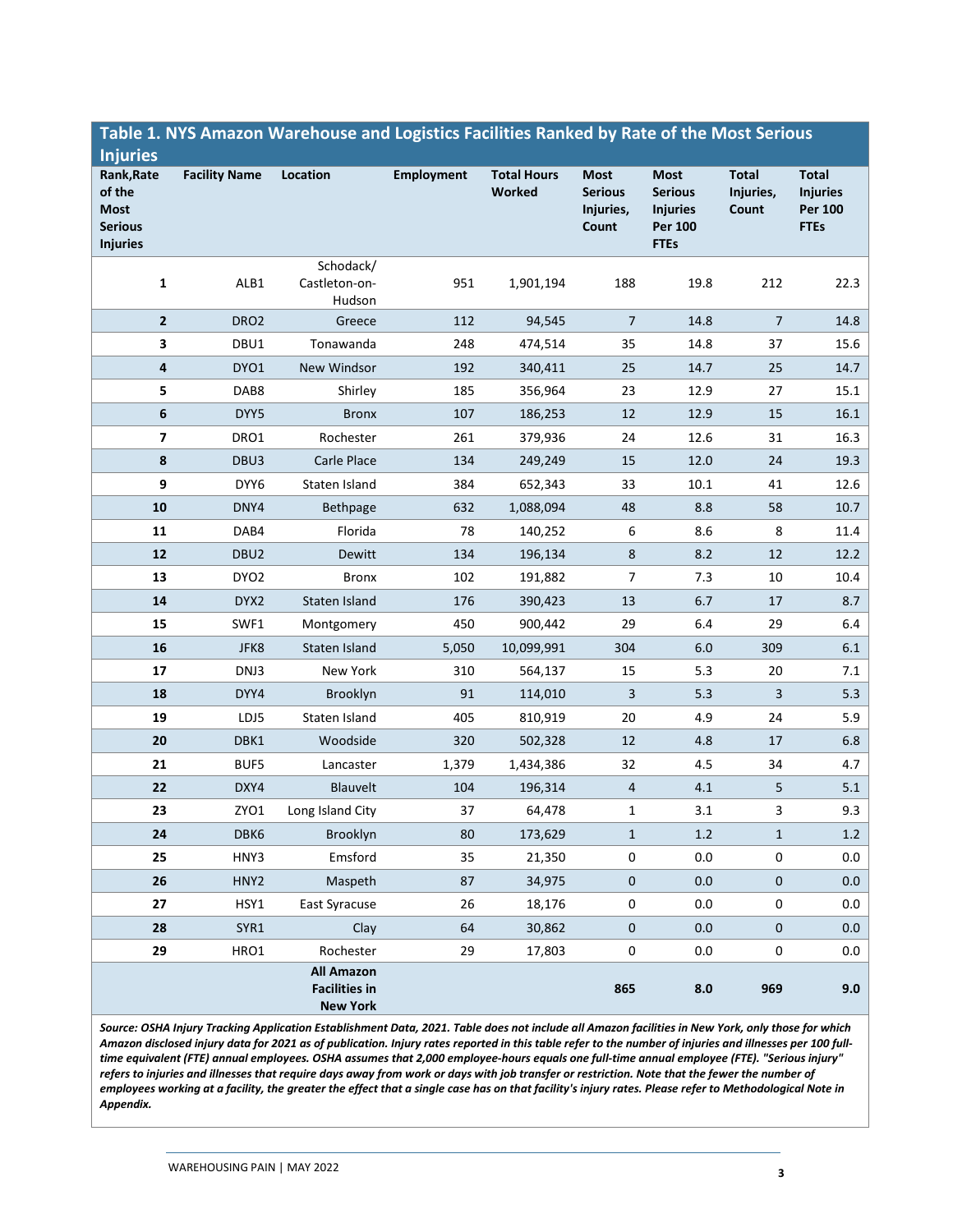#### **Warehousing Jobs Are the Fastest-Growing in New York State—and the Most Dangerous for Workers**

- **The rise of e-commerce has led to rapid growth of employment in the warehousing and** storage industry in New York State, which has more than doubled since 2010, increasing 131 percent **(see Figure 2a)**. During the same period, the couriers and messengers industry also grew 74 percent **(see Figure 2b)**. [6](#page-8-5)
- Growth in both industries has accelerated rapidly in New York State since 2019. From 2019 to 2021, 13,074 jobs were added in the warehousing and storage industry (37 percent increase), and 15,514 jobs were added to the couriers and messengers industry (38 percent increase) in New York State. During the same period, private-sector employment shrank 11 percent statewide.[7](#page-8-6)
- The New York State Department of Labor projects that the warehouse industry will grow faster than any other industry in the state between 2018 and 2028.[8](#page-8-7)
- New Yorkers working in these two industries that have powered the growth of ecommerce—warehousing, and couriers and messengers—experience work-related injuries and illnesses of the most serious kind at more than three times the average rate for private industry in the state.<sup>[9](#page-8-8)</sup> These industries rank as two of the most dangerous private-sector industries in New York State for workers **(see Figure 3)**. [10](#page-8-9)

#### **Recommendations**

New York State lawmakers should pass the Warehouse Worker Protection Act (WWPA) [\(S8922/A10020\)](https://www.nysenate.gov/legislation/bills/2021/s8922), sponsored by Senator Jessica Ramos and Assemblymember Latoya Joyner, which would update regulatory standards to protect workers in the rapidly growing warehousing and logistics sectors. California recently enacted a similar law that went into effect on January 1, 2022.[11](#page-8-10)

Covering warehousing and logistics firms that employ at least 50 workers in one facility or more than 500 workers in New York State, the WWPA will help stop the rising wave of warehouse workplace injuries in four key ways. The proposed Act would:

- **1. Require transparency in work quotas** to help reduce the risk of worker injuries and prevent employers from disciplining workers if they fail to meet a quota for either taking needed rest periods and bathroom breaks or complying with other health and safety laws.
- **2. Create an injury reduction program** that requires expert evaluation of each large warehouse for potential risks of musculoskeletal disorders—the most frequent type of serious, disabling injury in the warehousing industry.
- **3. Establish a private right of action** to allow employees to directly enforce their rights under the Act.
- **4. Grant the New York State Department of Labor additional powers** to ensure that the law is effectively enforced, including establishing a pool of qualified experts to do on-site evaluations.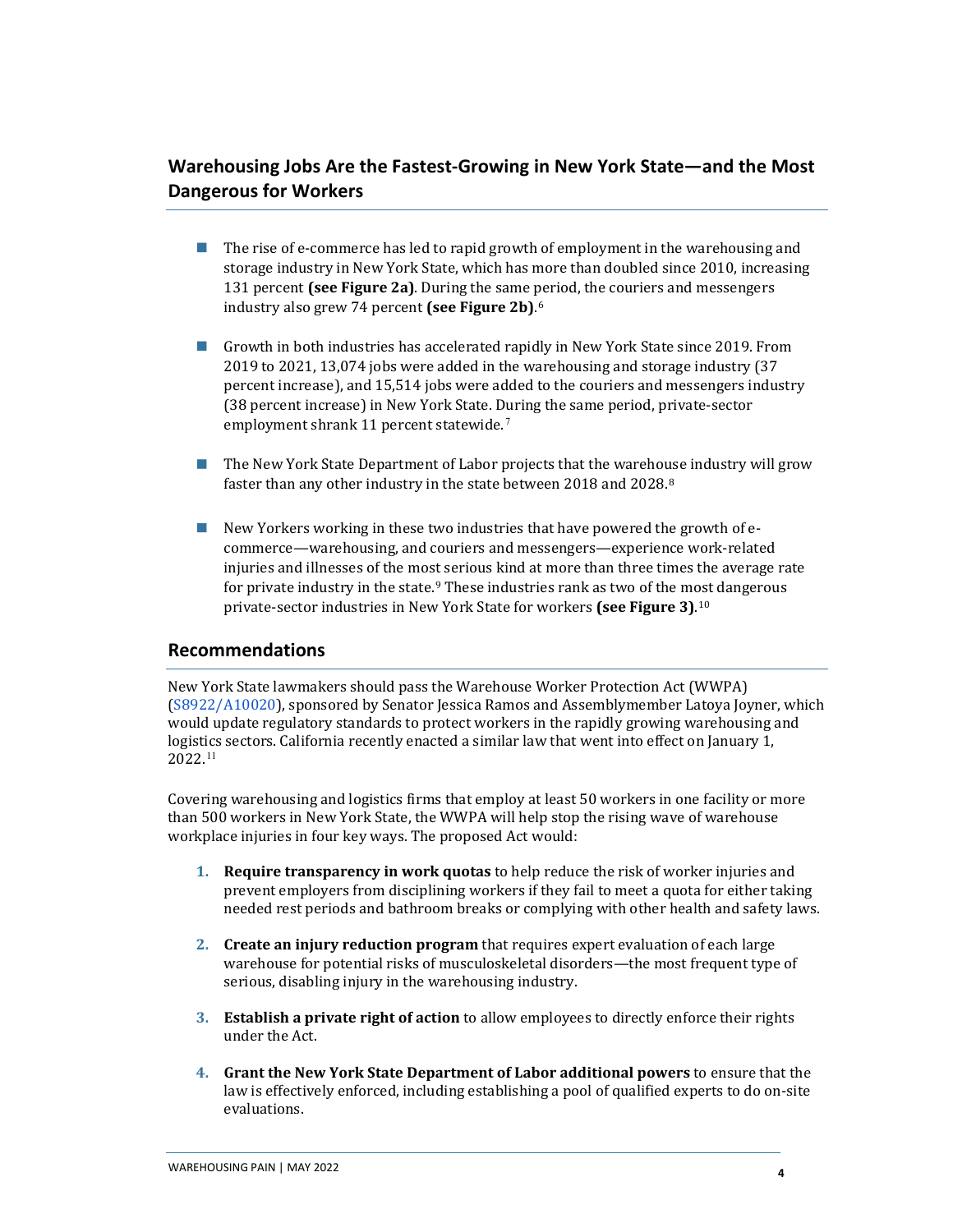#### **Methodological Note**

The data used to calculate total injury rates and serious injury rates in this brief are collected by the Occupational Safety and Health Administration through its Injury Tracking Application. Injury rates are computed from the following formula: (Number of injuries and illnesses x 200,000) / Employee hours worked = Injury rate.

While we report rates for individual facilities in Table 1 in order to provide the reader with as much of the available data as possible, caution should be used when interpreting, citing and comparing injury rates for the facilities listed in Table 1. The fewer the employees working at a facility, the greater the effect of a single injury on incidence rates. Therefore, the incidence rates for smaller facilities may not be as reliable an indicator as they are at larger facilities.<sup>[12](#page-8-11)</sup> The aggregate rate for the entire state and rates for larger facilities provide more reliable measures.

Our use of the term "injuries" includes both cases reported as "injuries" and work-related "illnesses." These work-related "illnesses" (including heat-related conditions, skin diseases, respiratory conditions, and poisoning and other conditions) account for less than 5 percent of cases in the period covered by this analysis. All of the injuries that are recorded by Amazon and reported to OSHA are serious enough to require medical care. These are included in what we refer to as the total injury rate. We use the term "the most serious injuries" and "injuries of the most serious kind" to refer to injuries that not only require medical care but also require time off work or job restriction.

The term "warehousing and logistics facilities" refers to establishments that fall under the following NAICS codes: 492110, 493110, 493110, 493120, 493130, and 493190.

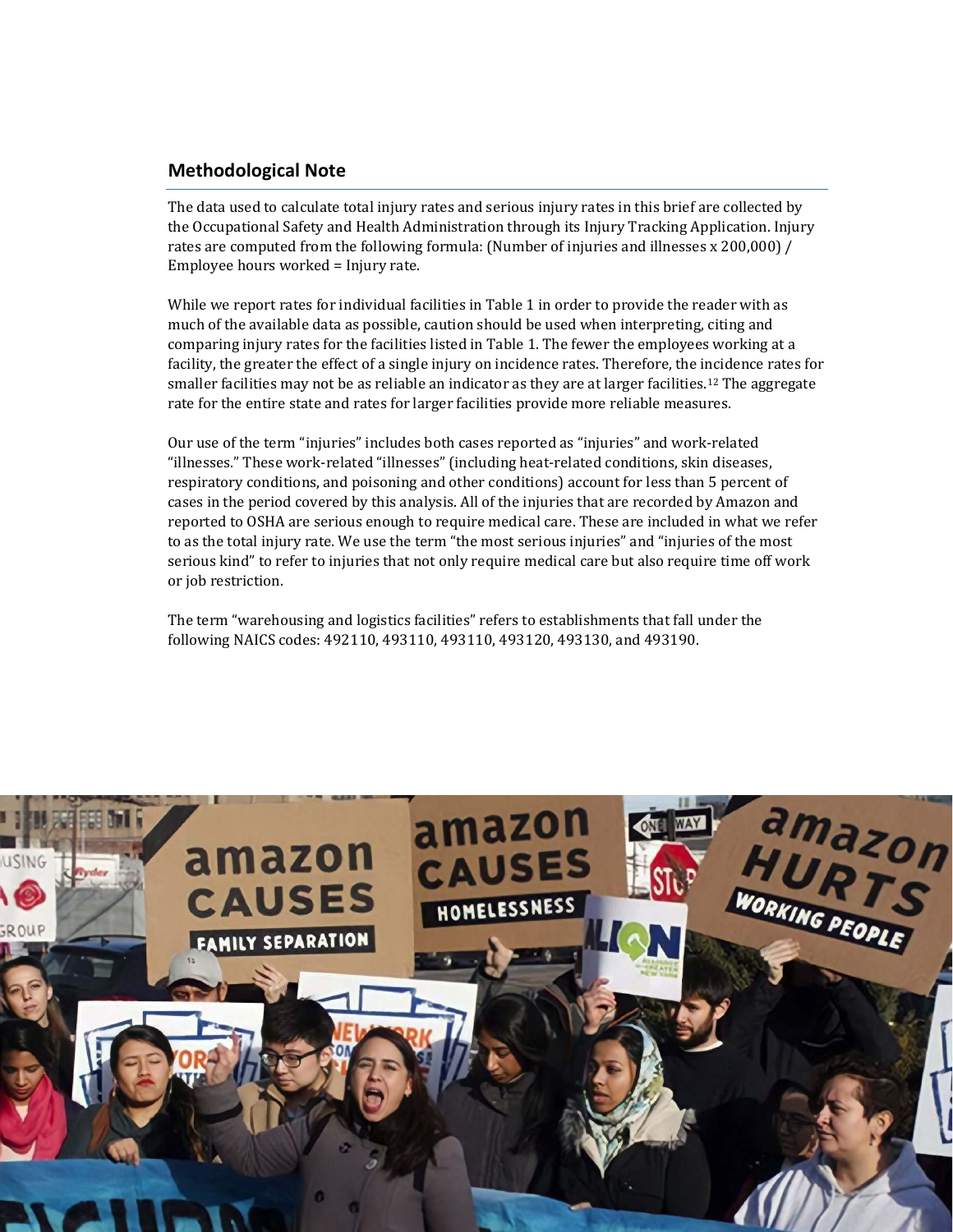#### **Appendix**





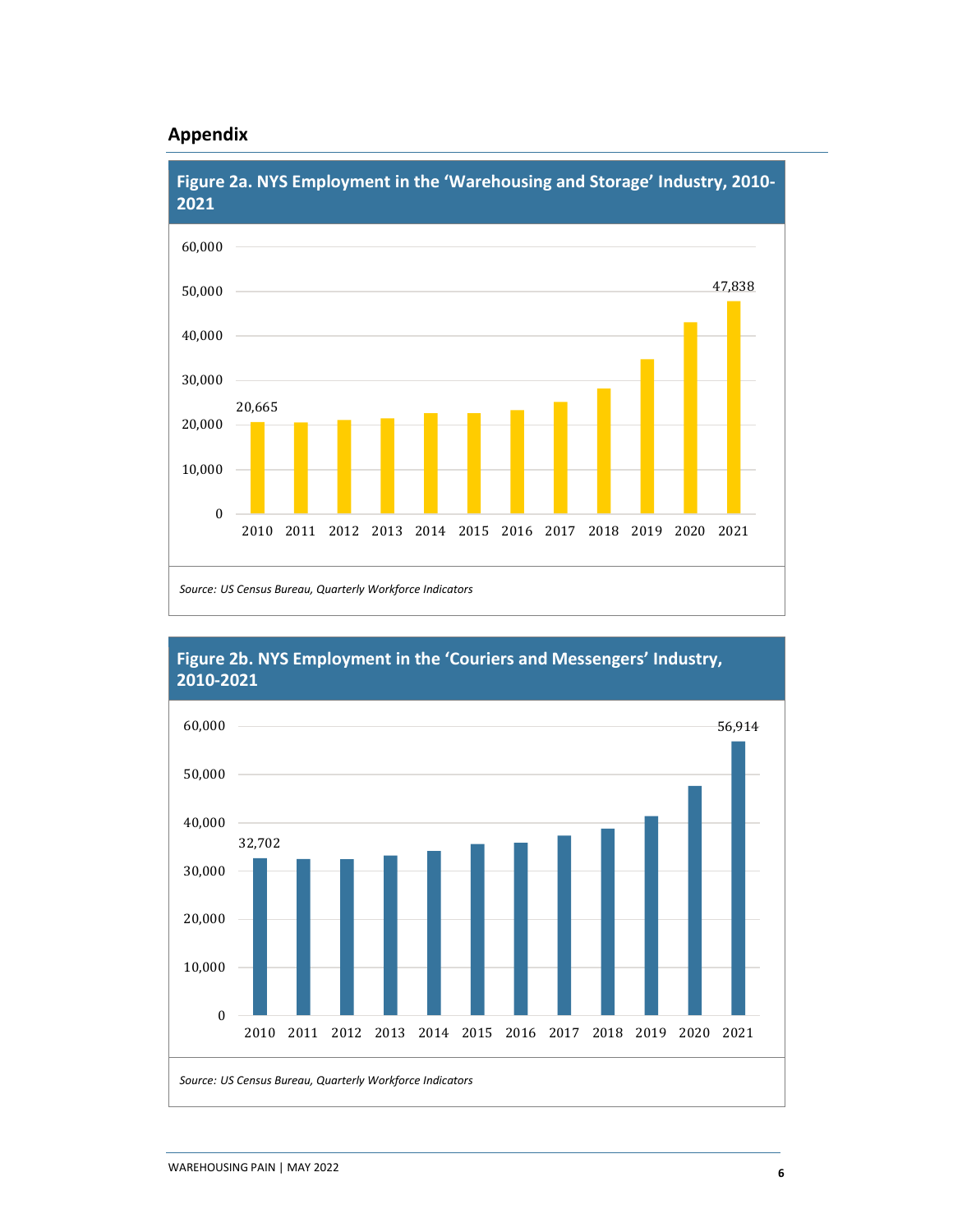

## **Figure 3. Rates of the Most Serious Job-Related Injuries,**